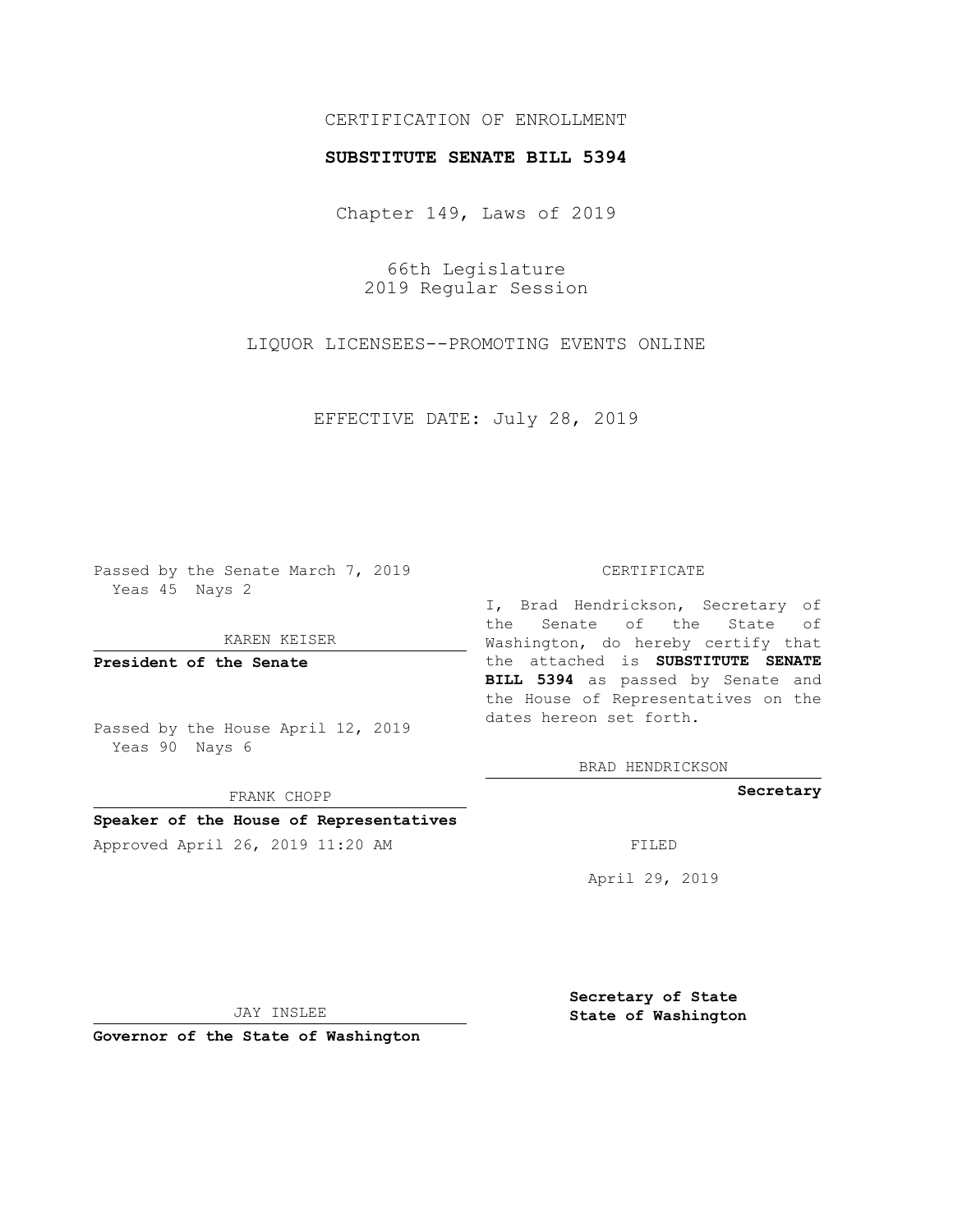## **SUBSTITUTE SENATE BILL 5394**

Passed Legislature - 2019 Regular Session

**State of Washington 66th Legislature 2019 Regular Session**

**By** Senate Labor & Commerce (originally sponsored by Senators King, Conway, Palumbo, and Keiser)

READ FIRST TIME 02/05/19.

 AN ACT Relating to liquor licensees' use of web sites and social media to promote events; and amending RCW 66.28.310.

BE IT ENACTED BY THE LEGISLATURE OF THE STATE OF WASHINGTON:

 **Sec. 1.** RCW 66.28.310 and 2015 c 94 s 1 are each amended to read 5 as follows:

 (1)(a) Nothing in RCW 66.28.305 prohibits an industry member from providing retailers branded promotional items which are of nominal value, singly or in the aggregate. Such items include but are not limited to: Trays, lighters, blotters, postcards, pencils, coasters, menu cards, meal checks, napkins, clocks, mugs, glasses, bottles or can openers, corkscrews, matches, printed recipes, shirts, hats, visors, and other similar items. Branded promotional items:

 (i) Must be used exclusively by the retailer or its employees in 14 a manner consistent with its license;

 (ii) Must bear imprinted advertising matter of the industry member only, except imprinted advertising matter of the industry member can include the logo of a professional sports team which the 18 industry member is licensed to use;

 (iii) May be provided by industry members only to retailers and their employees and may not be provided by or through retailers or 21 their employees to retail customers; and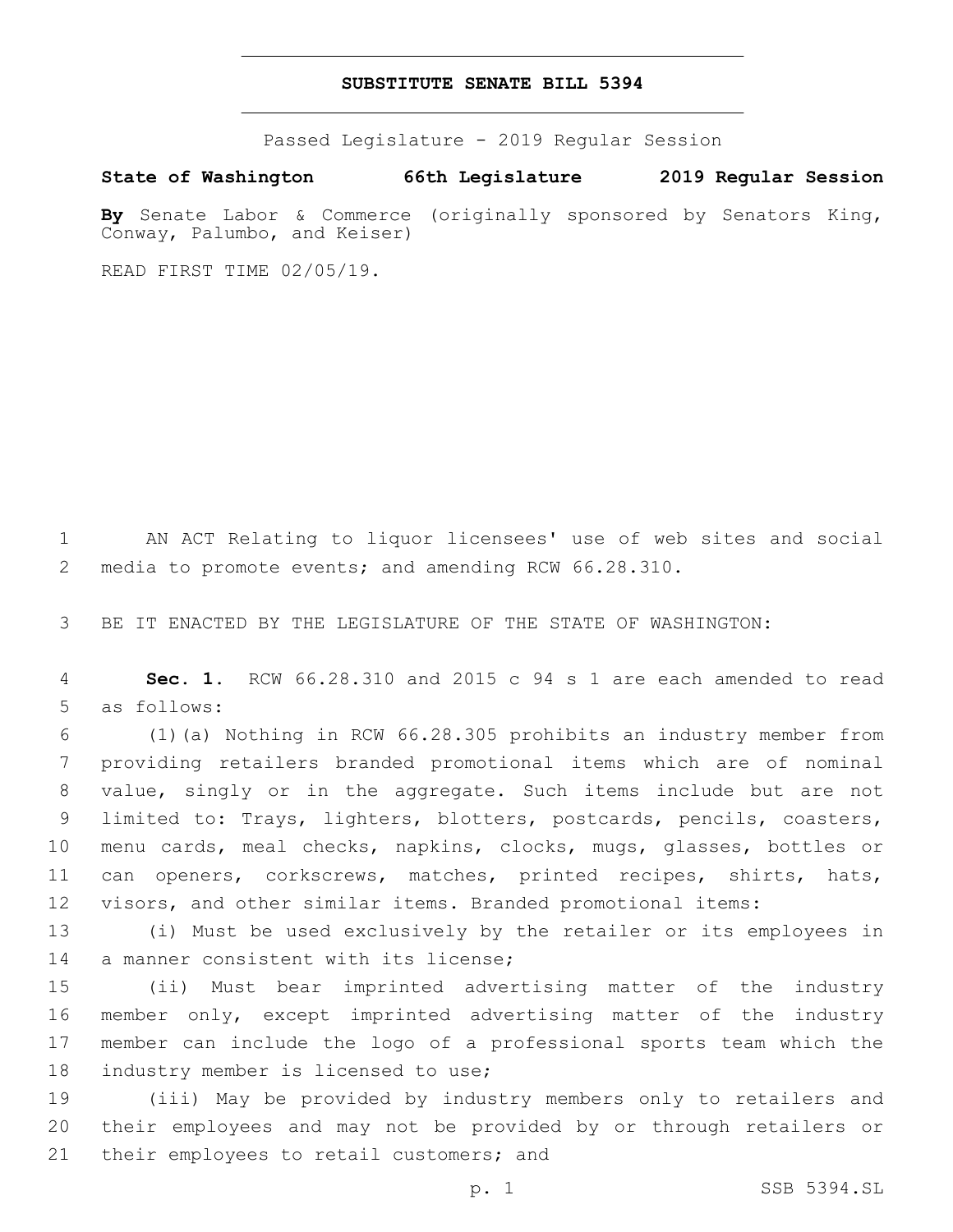(iv) May not be targeted to or appeal principally to youth.

 (b) An industry member is not obligated to provide any such branded promotional items, and a retailer may not require an industry member to provide such branded promotional items as a condition for 5 selling any alcohol to the retailer.

 (c) Any industry member or retailer or any other person asserting that the provision of branded promotional items as allowed in (a) of this subsection has resulted or is more likely than not to result in undue influence or an adverse impact on public health and safety, or is otherwise inconsistent with the criteria in (a) of this subsection may file a complaint with the board. Upon receipt of a complaint the board may conduct such investigation as it deems appropriate in the circumstances. If the investigation reveals the provision of branded promotional items has resulted in or is more likely than not to result in undue influence or has resulted or is more likely than not to result in an adverse impact on public health and safety or is otherwise inconsistent with (a) of this subsection the board may issue an administrative violation notice to the industry member, to the retailer, or both. The recipient of the administrative violation notice may request a hearing under chapter 34.05 RCW.

(2) Nothing in RCW 66.28.305 prohibits:21

 (a) An industry member from providing to a special occasion licensee and a special occasion licensee from receiving services for:

 (i) Installation of draft beer dispensing equipment or 25 advertising;

 (ii) Advertising, pouring, or dispensing of beer or wine at a beer or wine tasting exhibition or judging event; or

 (iii) Pouring or dispensing of spirits by a licensed domestic distiller or the accredited representative of a distiller, manufacturer, importer, or distributor of spirituous liquor licensed 31 under RCW 66.24.310; or

 (b) Special occasion licensees from paying for beer, wine, or spirits immediately following the end of the special occasion event; 34 or

 (c) Wineries, breweries, or distilleries that are participating in a special occasion event from paying reasonable booth fees to the 37 special occasion licensee.

 (3) Nothing in RCW 66.28.305 prohibits industry members from performing, and retailers from accepting the service of building, rotating, and restocking displays and stockroom inventories; rotating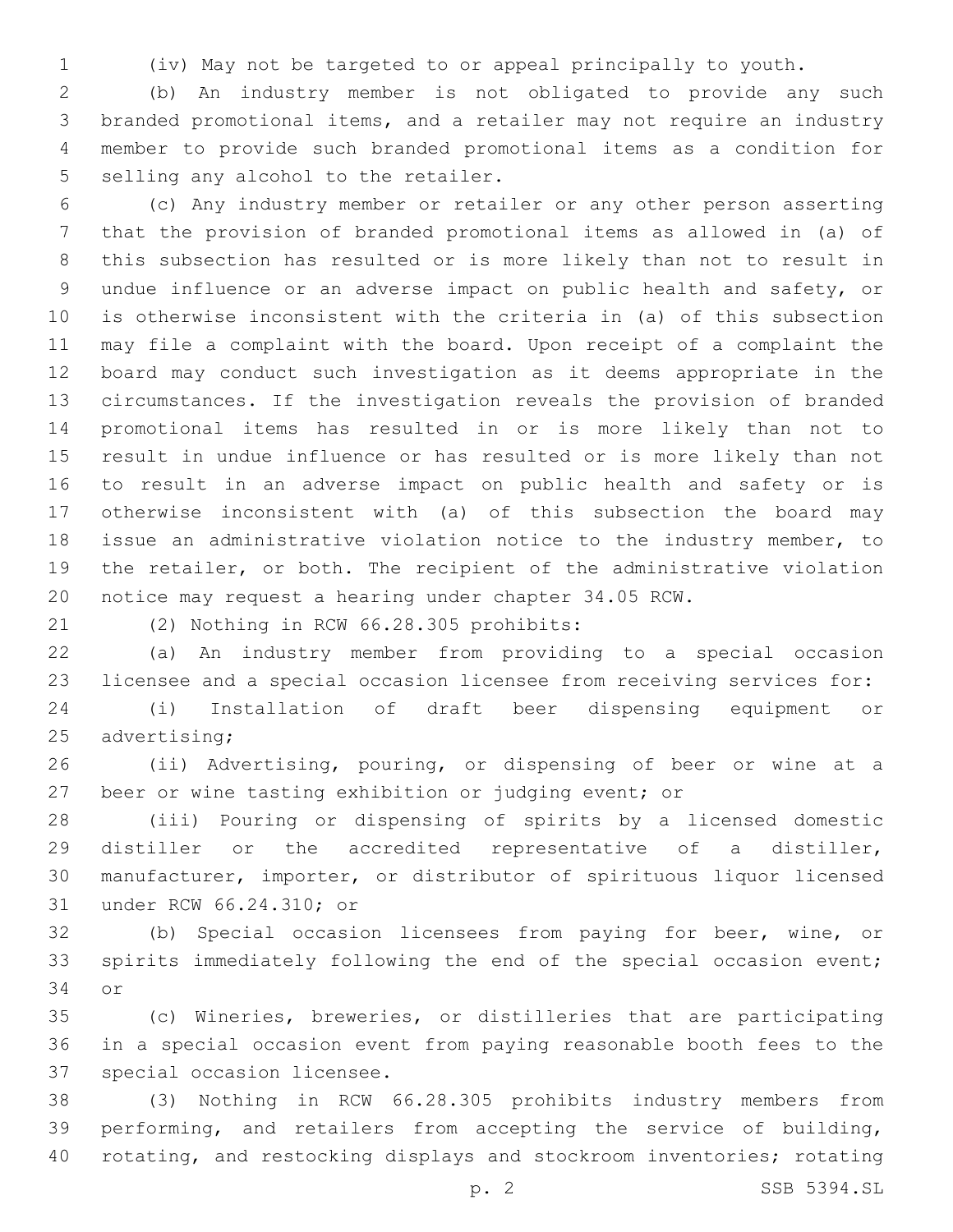and rearranging can and bottle displays of their own products; providing point of sale material and brand signs; pricing case goods of their own brands; and performing such similar business services consistent with board rules, or personal services as described in 5 subsection (5) of this section.

(4) Nothing in RCW 66.28.305 prohibits:6

 (a) Industry members from listing on their internet web sites information related to retailers who sell or promote their products, 9 including direct links to the retailers' internet web sites; ((and))

 (b) Retailers from listing on their internet web sites information related to industry members whose products those retailers sell or promote, including direct links to the industry 13 members' web sites;  $((\theta \cdot \hat{r}))$ 

 (c) Manufacturers, distributors, or their licensed 15 representatives from using web sites or social media accounts in 16 their name to post, repost, or share promotional information or 17 images about events featuring a product of the manufacturer's own production or a product sold by the distributor, held at an on- premises licensed liquor retailer's location or a licensed special occasion event. The promotional information may include links to purchase event tickets. Manufacturers, distributors, or their 22 licensed representatives may not pay a third party to enhance 23 viewership of a specific post. Industry members, or their licensed 24 representatives, are not obligated to post, repost, or share information or images on a web site or on social media. A licensed liquor retailer may not require an industry member or their licensed 27 representative to post, repost, or share information or images on a web site or on social media as a condition for selling any alcohol to 29 the retailer or participating in a retailer's event; or

 (d) Industry members and retailers from producing, jointly or together with regional, state, or local industry associations, brochures and materials promoting tourism in Washington state which contain information regarding retail licensees, industry members, and 34 their products.

 (5) Nothing in RCW 66.28.305 prohibits the performance of personal services offered from time to time by a domestic winery or certificate of approval holder to retailers when the personal services are (a) conducted at a licensed premises, and (b) intended to inform, educate, or enhance customers' knowledge or experience of the manufacturer's products. The performance of personal services may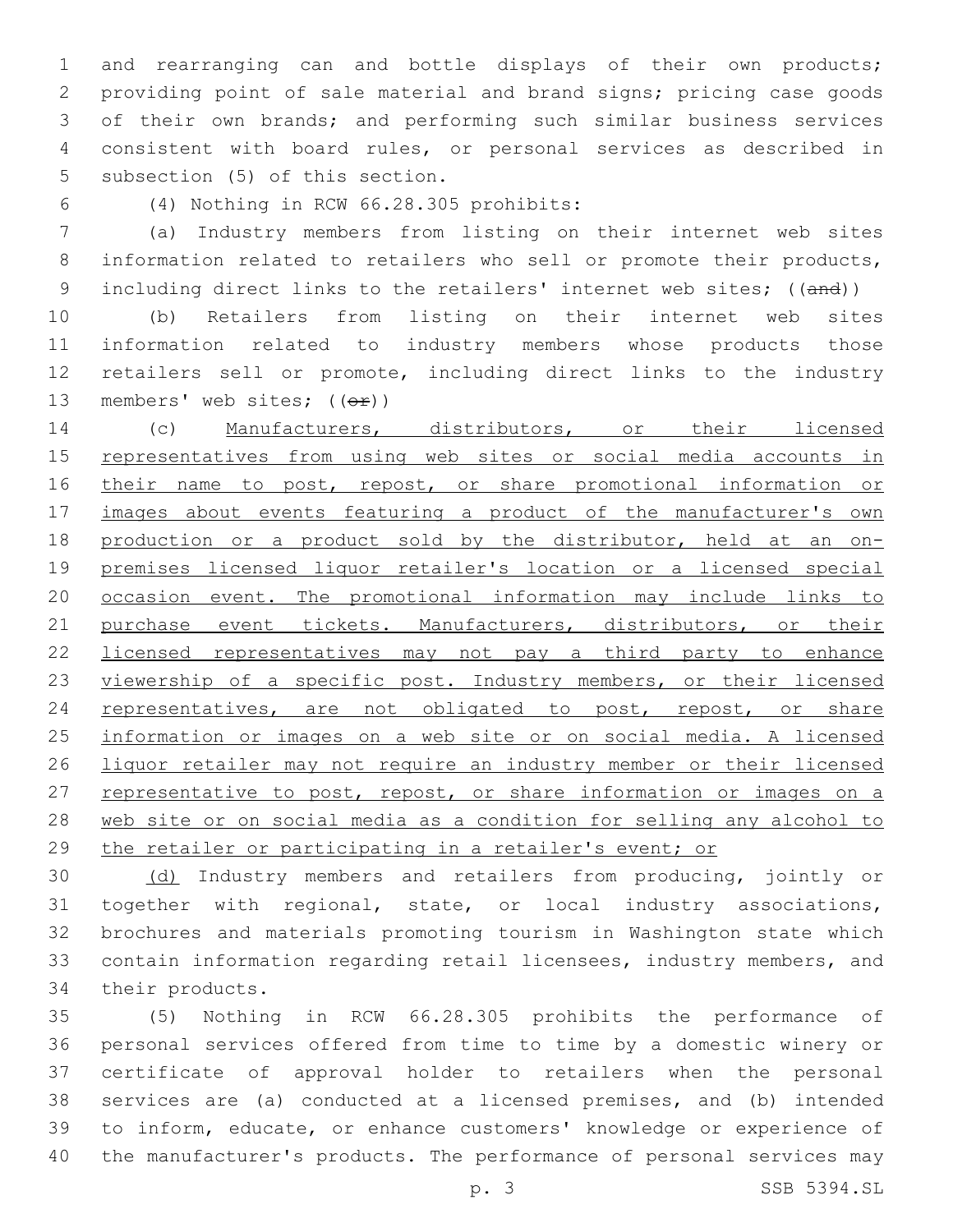include participation and pouring, bottle signing events, and other similar informational or educational activities at the premises of a retailer holding a spirits, beer, and wine restaurant license, a wine and/or beer restaurant license, a specialty wine shop license, a special occasion license, a grocery store license with a tasting endorsement, or a private club license. A domestic winery or certificate of approval holder is not obligated to perform any such personal services, and a retail licensee may not require a domestic winery or certificate of approval holder to conduct any personal service as a condition for selling any alcohol to the retail licensee, or as a condition for including any product of the domestic winery or certificate of approval holder in any tasting conducted by the licensee. Except as provided in RCW 66.28.150, the cost of sampling may not be borne, directly or indirectly, by any domestic winery or certificate of approval holder or any distributor. Nothing in this section prohibits wineries, breweries, microbreweries, certificate of approval holders, and retail licensees from identifying the producers on private labels authorized under RCW 66.24.400, 66.24.425, 66.24.450, 66.24.360, and 66.24.371.

 (6) Nothing in RCW 66.28.305 prohibits an industry member from entering into an arrangement with any holder of a sports entertainment facility license or an affiliated business for brand advertising at the licensed facility or promoting events held at the sports entertainment facility as authorized under RCW 66.24.570.

 (7) Nothing in RCW 66.28.305 prohibits the performance of personal services offered from time to time by a domestic brewery, microbrewery, or beer certificate of approval holder to grocery store licensees with a tasting endorsement when the personal services are (a) conducted at a licensed premises in conjunction with a tasting event, and (b) intended to inform, educate, or enhance customers' knowledge or experience of the manufacturer's products. The performance of personal services may include participation and pouring, bottle signing events, and other similar informational or educational activities. A domestic brewery, microbrewery, or beer certificate of approval holder is not obligated to perform any such personal services, and a grocery store licensee may not require the performance of any personal service as a condition for including any 38 product in any tasting conducted by the licensee.